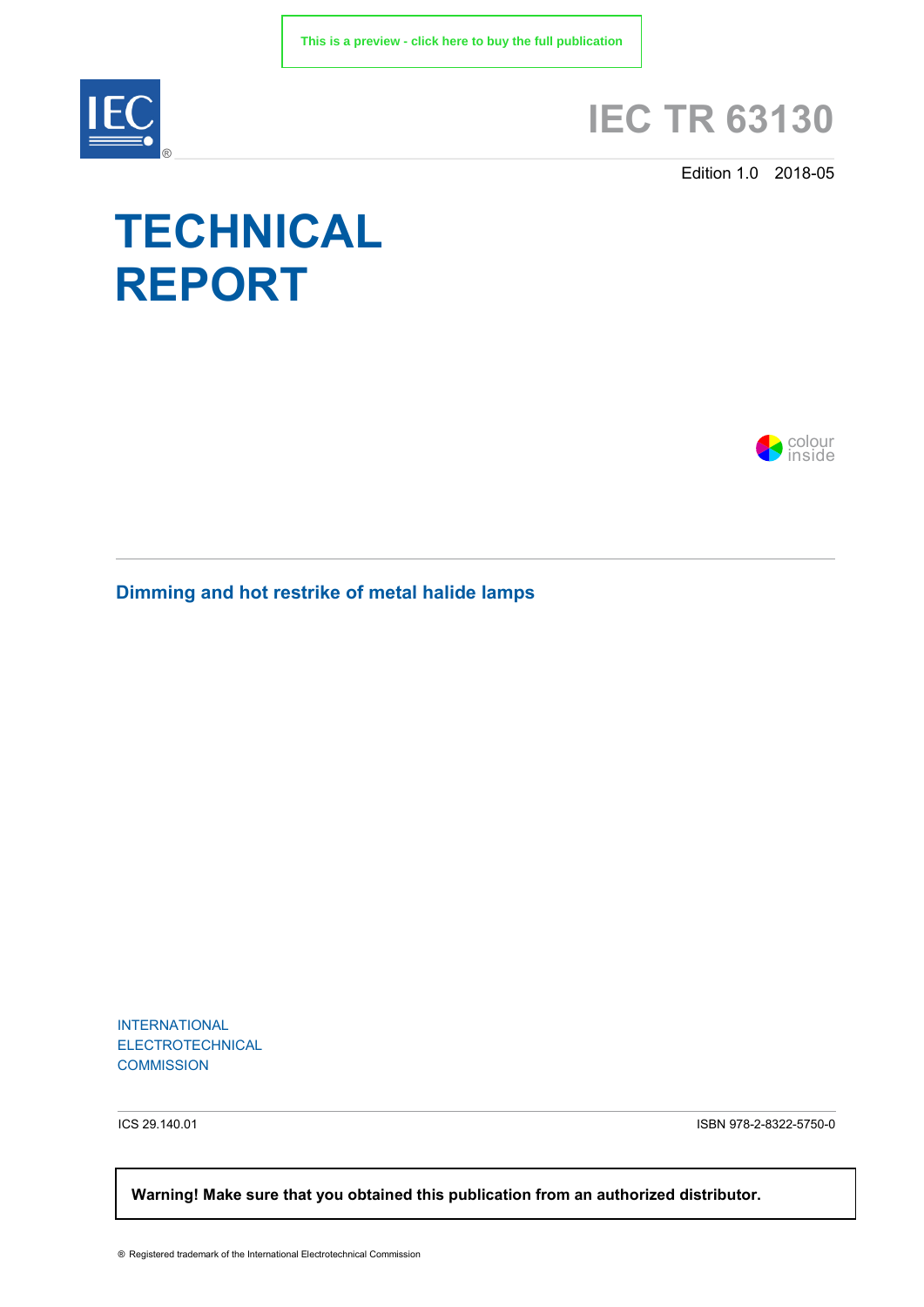$-2-$ 

IEC TR 63130:2018 © IEC 2018

## **CONTENTS**

| $\mathbf 1$                                                            |  |
|------------------------------------------------------------------------|--|
| 2                                                                      |  |
| 3                                                                      |  |
| 4                                                                      |  |
| 4.1                                                                    |  |
| 4.2                                                                    |  |
| 4.3                                                                    |  |
| 4.4                                                                    |  |
| 4.5                                                                    |  |
| Additions to IEC 61167:2015, Annex G (Low frequency square wave<br>4.6 |  |
| 5                                                                      |  |
| 5.1                                                                    |  |
| 5.2                                                                    |  |
| 5.3                                                                    |  |
|                                                                        |  |
|                                                                        |  |
|                                                                        |  |
|                                                                        |  |
|                                                                        |  |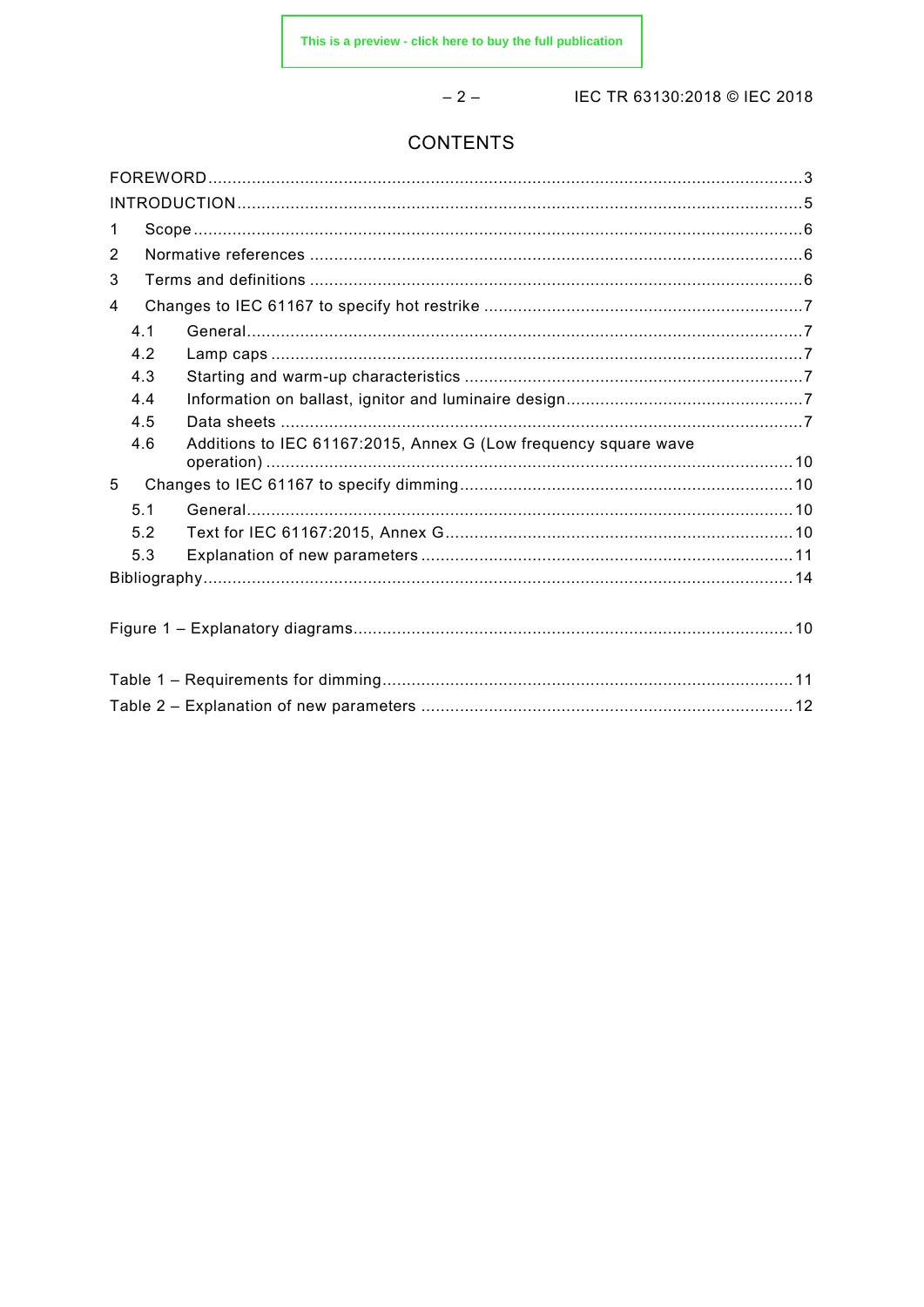IEC TR 63130:2018 © IEC 2018 – 3 –

#### INTERNATIONAL ELECTROTECHNICAL COMMISSION

\_\_\_\_\_\_\_\_\_\_\_\_

#### **DIMMING AND HOT RESTRIKE OF METAL HALIDE LAMPS**

#### FOREWORD

- <span id="page-2-0"></span>1) The International Electrotechnical Commission (IEC) is a worldwide organization for standardization comprising all national electrotechnical committees (IEC National Committees). The object of IEC is to promote international co-operation on all questions concerning standardization in the electrical and electronic fields. To this end and in addition to other activities, IEC publishes International Standards, Technical Specifications, Technical Reports, Publicly Available Specifications (PAS) and Guides (hereafter referred to as "IEC Publication(s)"). Their preparation is entrusted to technical committees; any IEC National Committee interested in the subject dealt with may participate in this preparatory work. International, governmental and nongovernmental organizations liaising with the IEC also participate in this preparation. IEC collaborates closely with the International Organization for Standardization (ISO) in accordance with conditions determined by agreement between the two organizations.
- 2) The formal decisions or agreements of IEC on technical matters express, as nearly as possible, an international consensus of opinion on the relevant subjects since each technical committee has representation from all interested IEC National Committees.
- 3) IEC Publications have the form of recommendations for international use and are accepted by IEC National Committees in that sense. While all reasonable efforts are made to ensure that the technical content of IEC Publications is accurate, IEC cannot be held responsible for the way in which they are used or for any misinterpretation by any end user.
- 4) In order to promote international uniformity, IEC National Committees undertake to apply IEC Publications transparently to the maximum extent possible in their national and regional publications. Any divergence between any IEC Publication and the corresponding national or regional publication shall be clearly indicated in the latter.
- 5) IEC itself does not provide any attestation of conformity. Independent certification bodies provide conformity assessment services and, in some areas, access to IEC marks of conformity. IEC is not responsible for any services carried out by independent certification bodies.
- 6) All users should ensure that they have the latest edition of this publication.
- 7) No liability shall attach to IEC or its directors, employees, servants or agents including individual experts and members of its technical committees and IEC National Committees for any personal injury, property damage or other damage of any nature whatsoever, whether direct or indirect, or for costs (including legal fees) and expenses arising out of the publication, use of, or reliance upon, this IEC Publication or any other IEC Publications.
- 8) Attention is drawn to the Normative references cited in this publication. Use of the referenced publications is indispensable for the correct application of this publication.
- 9) Attention is drawn to the possibility that some of the elements of this IEC Publication may be the subject of patent rights. IEC shall not be held responsible for identifying any or all such patent rights.

The main task of IEC technical committees is to prepare International Standards. However, a technical committee may propose the publication of a Technical Report when it has collected data of a different kind from that which is normally published as an International Standard, for example "state of the art".

IEC TR 63130, which is a Technical Report, has been prepared by subcommittee 34A: Lamps, of IEC technical committee 34: Lamps and related equipment.

The text of this Technical Report is based on the following documents:

| Draft TR     | Report on voting |
|--------------|------------------|
| 34A/2012/DTR | 34A/2027/RVDTR   |

Full information on the voting for the approval of this Technical Report can be found in the report on voting indicated in the above table.

This document has been drafted in accordance with the ISO/IEC Directives, Part 2.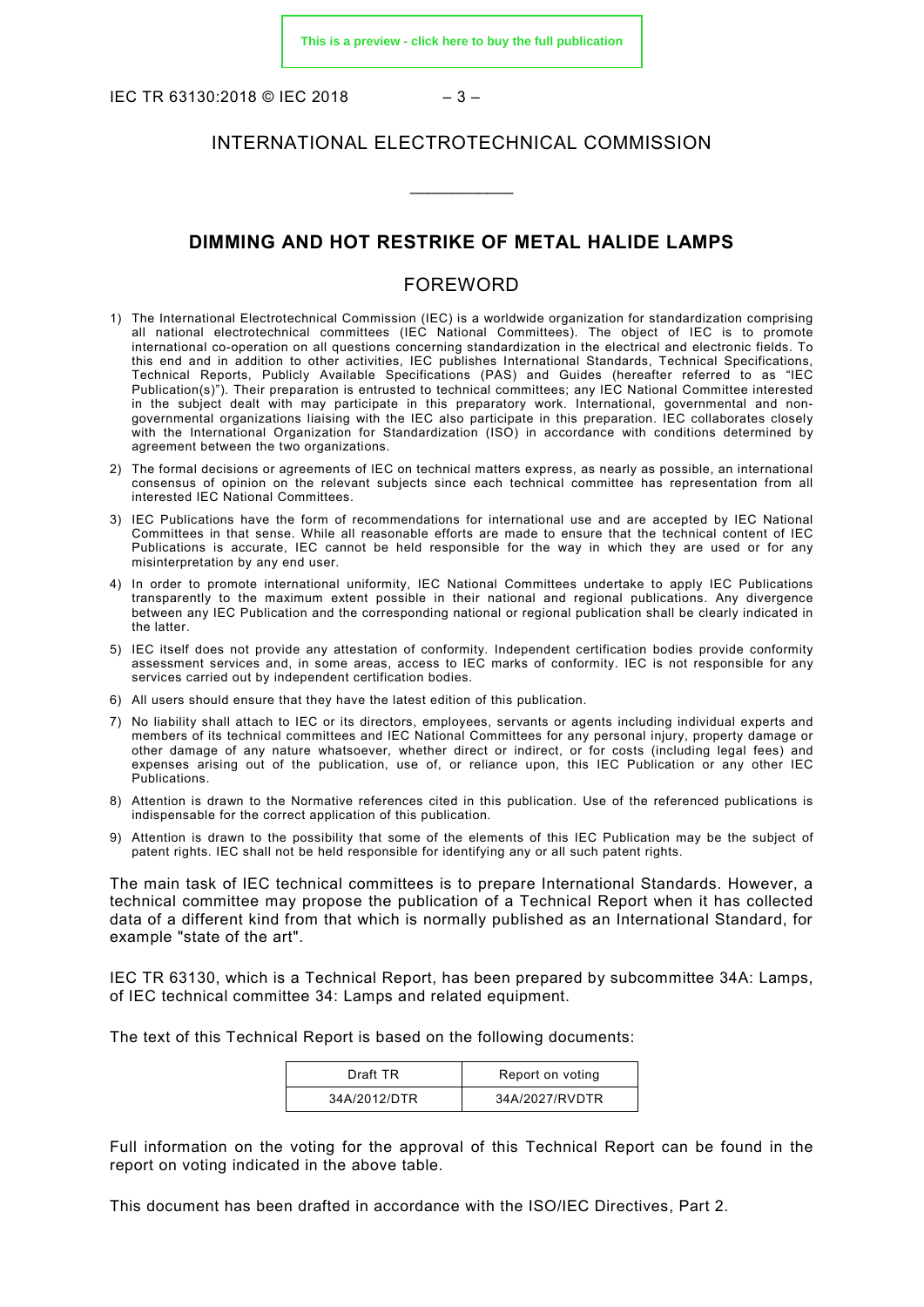– 4 – IEC TR 63130:2018 © IEC 2018

This document is to be used in conjunction with IEC 61167:2015.

The committee has decided that the contents of this document will remain unchanged until the stability date indicated on the IEC website under ["http://webstore.iec.ch"](http://webstore.iec.ch/) in the data related to the specific document. At this date, the document will be

- reconfirmed,
- withdrawn,
- replaced by a revised edition, or
- amended.

A bilingual version of this publication may be issued at a later date.

<span id="page-3-0"></span>**IMPORTANT – The 'colour inside' logo on the cover page of this publication indicates that it contains colours which are considered to be useful for the correct understanding of its contents. Users should therefore print this document using a colour printer.**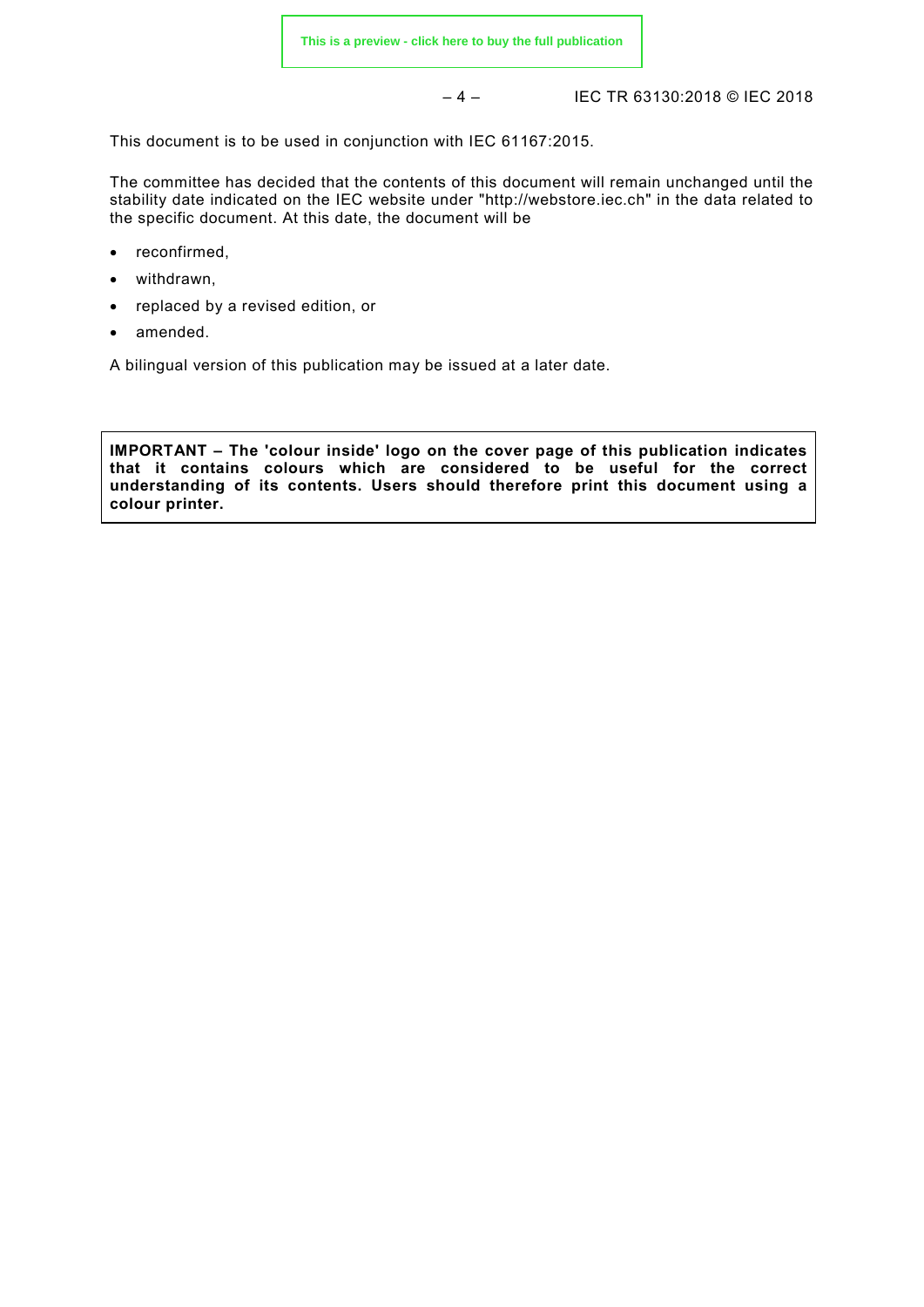IEC TR 63130:2018 © IEC 2018 – 5 –

#### INTRODUCTION

Much work has been carried out in recent years on "advanced" properties of metal halide lamps, particularly on the subject of hot restrike and dimming. These issues have been discussed within SC 34A. However, the changes in technology and the focus of experts in the field of lighting products has meant that there is now less market relevance or interest or resources available to carry this work through with a view to publishing amendments to IEC 61167, the standard on metal halide performance.

It was therefore considered that the publication of this "state of the art" data as a Technical Report would be more useful. This document represents the current state of experts' opinions on how metal halide lamps should be standardized to cover the relevant parameters for hot restrike and dimming.

This document contains additional comments and material with respect to IEC 61167.

This document is intended only as a guide for future standardizers and is not intended to be used normatively.